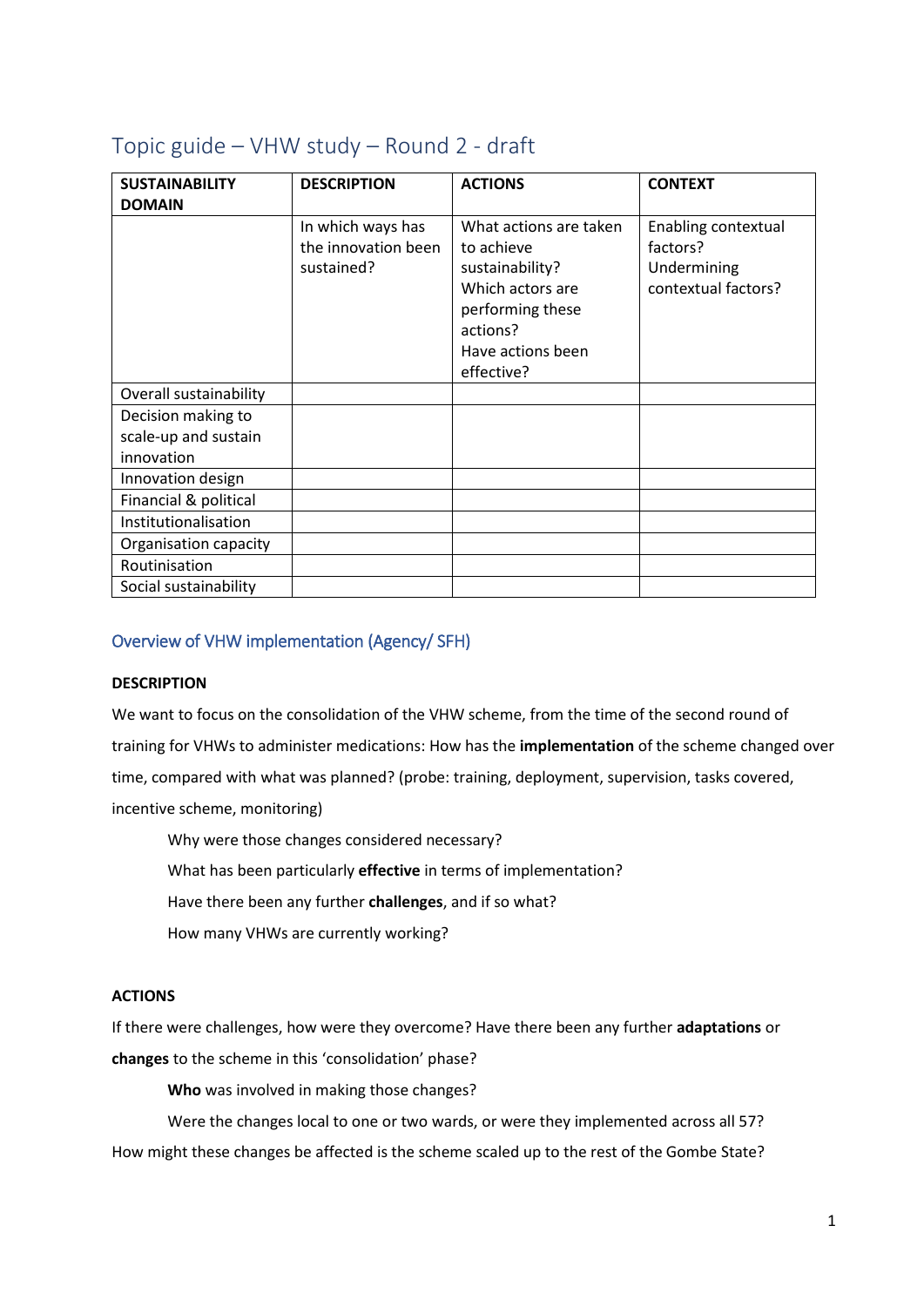# Overall sustainability of the VHW scheme (Agency/ SFH)

# **DESCRIPTION**

Looking at the VHW scheme overall, which aspects of it do you consider to be sustainable in the longer term?

What challenges might there be to the sustainability of these aspects if the VHW scheme is scaled-up to the other 57 wards?

Which areas of the scheme are less likely to be sustainable when the scheme is scaled up throughout the state and why is that?

*For example:* initially, two wards where the scheme was to be introduced had to be substituted because it was not possible to find enough women who met the criteria to become VHWs. When it comes to scaling up the VHW scheme, might this also be a challenge in other wards and if so, what plans are in place to overcome this challenge?

What other main challenges are there to the sustainability of the scheme?

How might they be overcome?

If some of these challenges cannot be overcome, will the scheme still be effective in encouraging women to use health facility services during pregnancy, childbirth and in the immediate postnatal period? / What might a pared down version of the VHW scheme consist of?

# Decision making (Agency/ SFH)

### **DESCRIPTION**

Since the VHWs received their second round of training, have there been changes to the scheme to improve/ increase the sustainability of the VHW scheme?

How long do you anticipate that these changes can continue? (e.g. Did they require further resources, financial or other? And if so, has that been considered for the longer term?)

Were these changes made locally (i.e. within one or two wards or LGAs) or have they been made across all 57 wards?

### **ACTIONS**

Who were the main **actors** involved in deciding what changes were needed and how they were implemented?

Have these actions been **effective**?

What were the key **factors** influencing the decision to make these changes to the VHW scheme? [*probe* 

– was evidence of cost/cost effectiveness a part of the decision making?]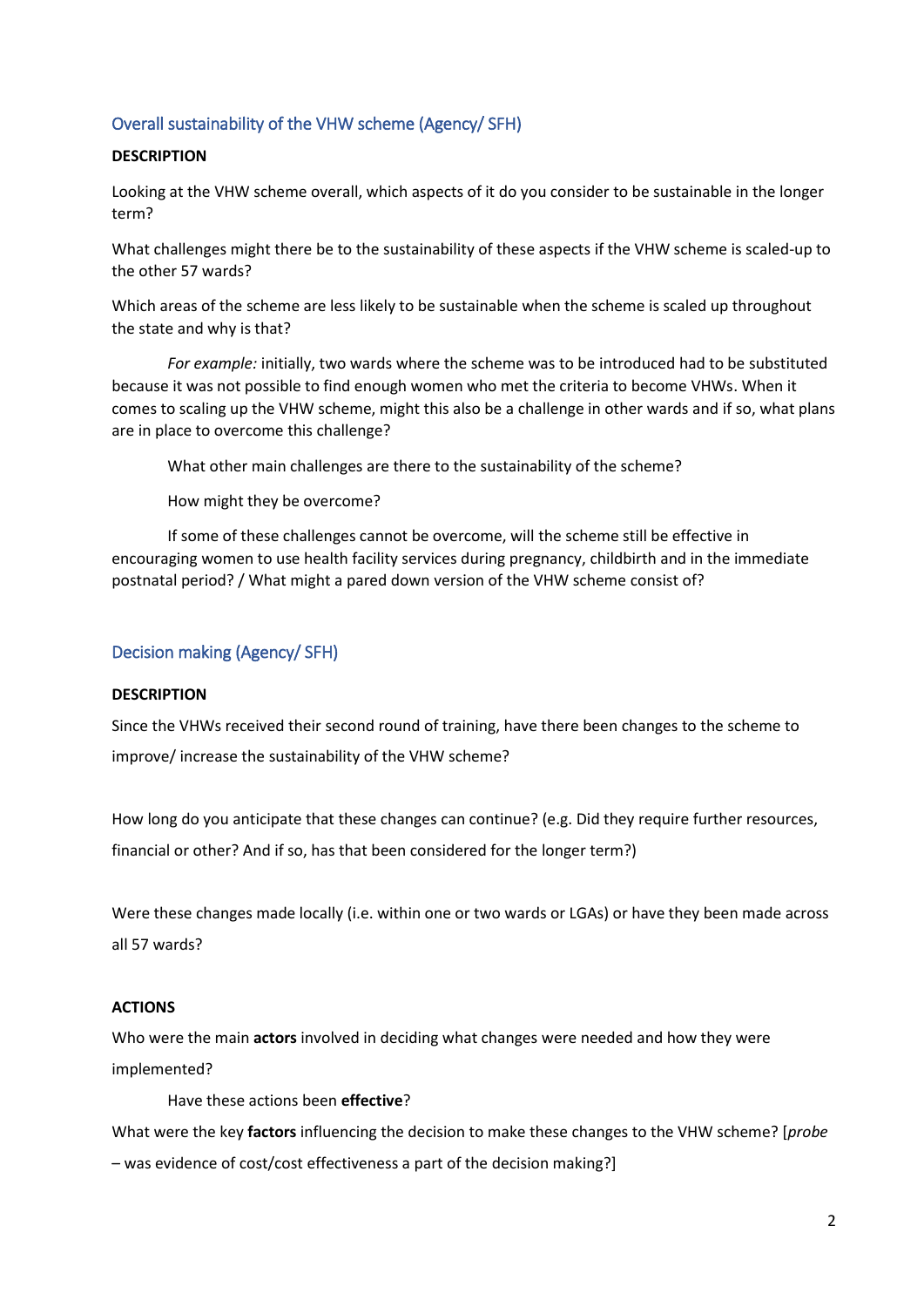#### **CONTEXT**

Have there been any changes to contextual factors in Gombe State that either enhance or undermine the sustainability of the VHW scheme? If so, what has changed? What does this mean for the VHW scheme?

What **actions** are being taken to overcome any barriers? [*probe* about raising awareness and fostering interest in other areas of government , what is being done to make the VHW scheme a priority among and to raise awareness of its benefits among development agencies, civil society and other policy actors?]

### Innovation - design for sustainability (Agency/ SFH/ WDC)

#### **DESCRIPTION**

How has the design of the scheme changed over the course of its implementation to make it sustainable?

(probe: Governance, Alignment with government priorities, Financing, Harmonisation within the health system, Coordination with other MNH care programmes, Adaptability to different contexts, Recruitment, Training, Supervision, Monitoring, Incentives and motivation of VHWs, Equipment, Medical supplies for VHWs and at health facilities)

If you were setting up the VHW scheme again, and knowing what you know now from the implementation so far, what are the essential elements that you would want to include in the design to enhance its sustainability?

What aspects are 'nice to have' but not essential to the ultimate aims of the scheme – to encourage the greater use of health services during pregnancy, childbirth and in the immediate aftercare period?

### **ACTIONS**

Where changes in the design have taken place, did evidence support decision-making? And if so, what sort of evidence? [*probe* – impacts evidence; operational evidence; cost evidence; other]

Who was involved in this – those responsible for generating the evidence and presenting it, and who received it?

Has this been **effective**? How?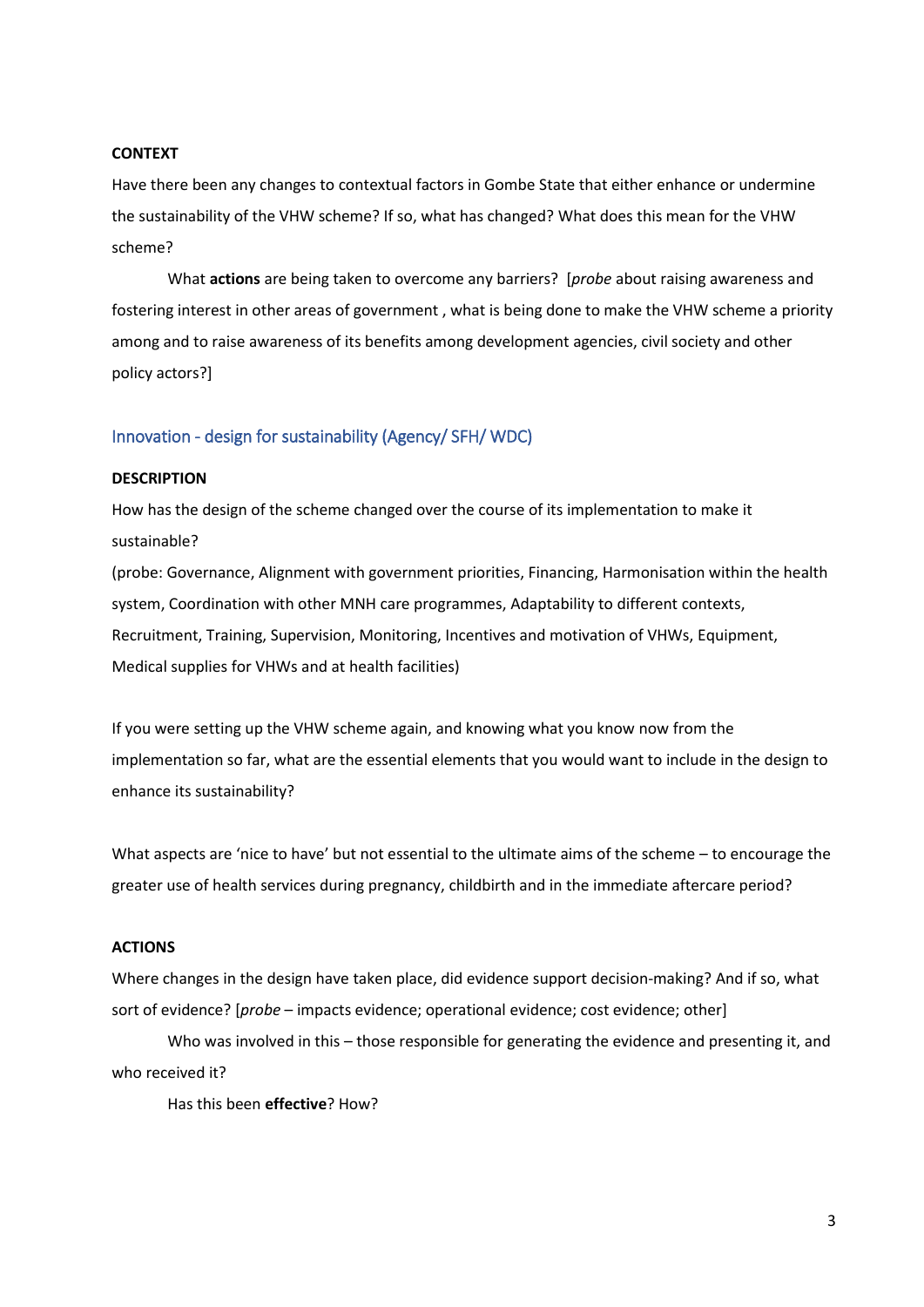# Financial and political sustainability (Agency/ SFH)

#### **DESCRIPTION**

Have there been any changes to the **financing model** that has been, or will be adopted to support the continuation of the innovation? If so, what? [*probe* – government budgets; private sector investment; donor support; local income generation]

Which **actors** are providing sustainable financing?

What are the **strengths and limitations** of the model?

Going forward, will the government be able to sustain the innovation financially **without donor** 

#### **support**?

With elections coming up next year, what has been done, or is planned, to encourage long-term and broad **political interest and sustainability** for the VHW scheme?

#### **ACTIONS**

What mechanisms are in place to ensure that the **flow of finances is sustainable**?

Which **actors** support the financial and political sustainability of the innovation? Have their actions been **effective**?

#### Institutionalisation (Agency/ SFH/ WDC)

#### **DESCRIPTION**

What steps have been taken to **embed** the VHW scheme institutionally within the health system, health policies and health services? [*probe* – legal, regulatory, budgetary frameworks; routine information systems; logistics and supply chains; human resources systems, monitoring]

#### **ACTIONS**

Who has been involved in this?

Have their actions been **effective**?

What further steps do you consider need to be taken to institutionalise the VHW scheme?

#### **CONTEXT**

Are country institutions supportive or undermining of the introduction of the innovation? Which aspects? How? [*probe* – legal, regulatory, budgetary frameworks; routine information systems; logistics and supply chains; human resources systems]

What **actions** were taken to overcome any barriers?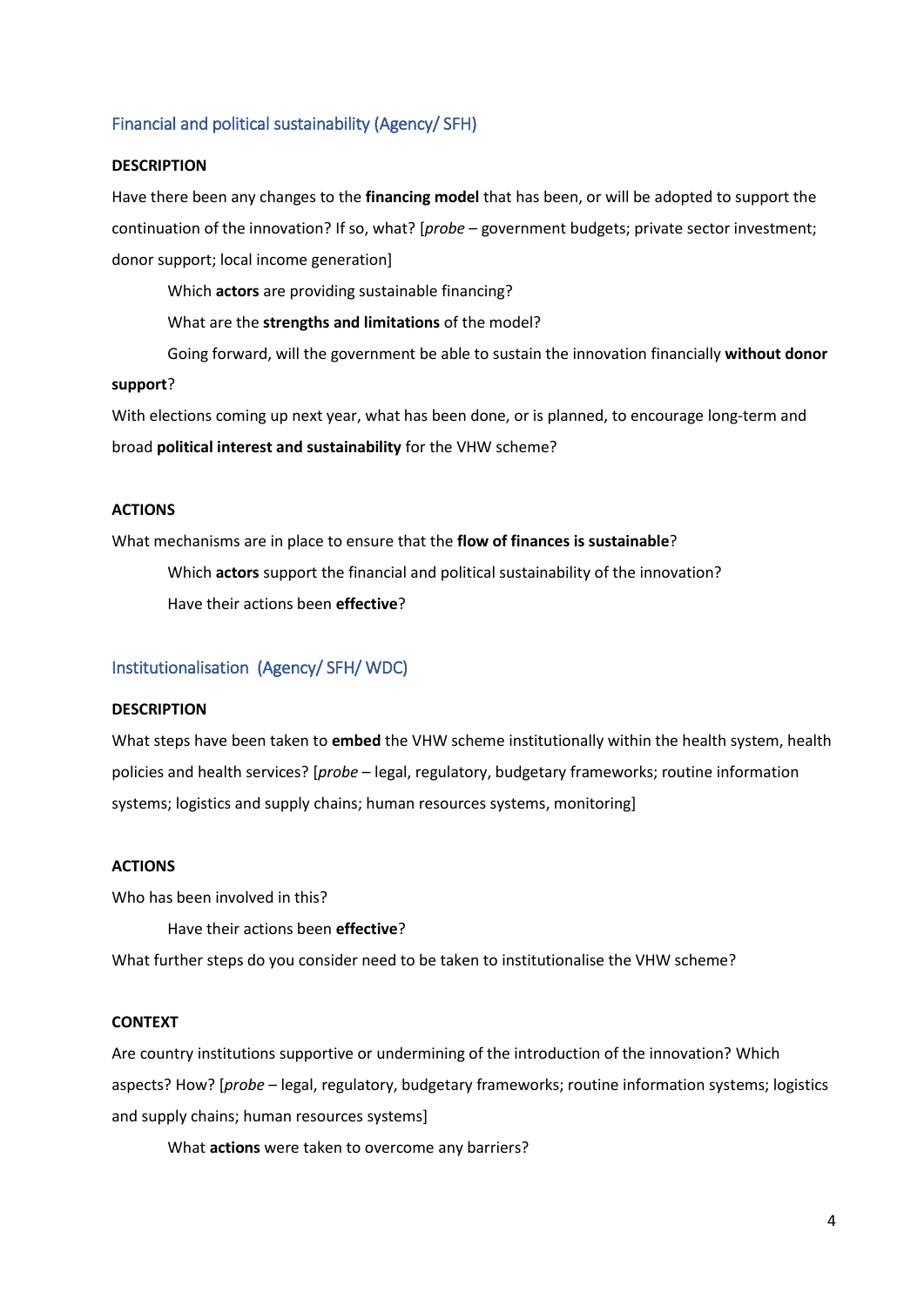# Organisational capacity / programmatic sustainability (Agency/ SFH)

#### **CONTEXT**

Does the health system have **sufficient capacity** to sustain the innovation? [*probe* – governance; financial systems; **logistics and supply chains**; information systems; **human resources**]

Are there **weaknesses** in the health system that are making it difficult to sustain the innovation? What **actions** have been/will be taken to overcome any weaknesses?

Probe: What about the warehouse where supplies are stored in Gombe town? Is a third party-owned warehouse still being used, or is the government's warehouse fully functional now? If a third party warehouse is still used, what is the long-term impact on the sustainability of drug supplies to VHWs?

Another thing we heard about in the previous interviews was attrition and how that was being coped with to some extent by having a pool of women who had been selected and received initial VHW training, but were not deployed immediately;

How large was that pool and how many of those women are now deployed?

Does the pool cover all 57 wards, or are there wards where re-recruitment will have to take place?

Is this pool being replenished? If not, is there a plan to recruit and train more VHWs as and when they are needed? What is the likely impact of that on the sustainability of the scheme?

# **ACTIONS**

Have **actions** been taken/will actions be taken to strengthen aspects of the health system to enable the innovation to be sustained?

Which **actors** performed/perform those actions?

Have these actions been **effective**? How?

### Routinisation in health worker practices (Agency/ SFH/ WDC)

#### **DESCRIPTION**

In previous interviews, we heard how at primary health care level the VHWs had mostly been adopted as part of routine practices in the health system, but less so at referral hospitals. What steps have been taken to raise awareness and understanding of the role of VHWs at secondary and tertiary health care level?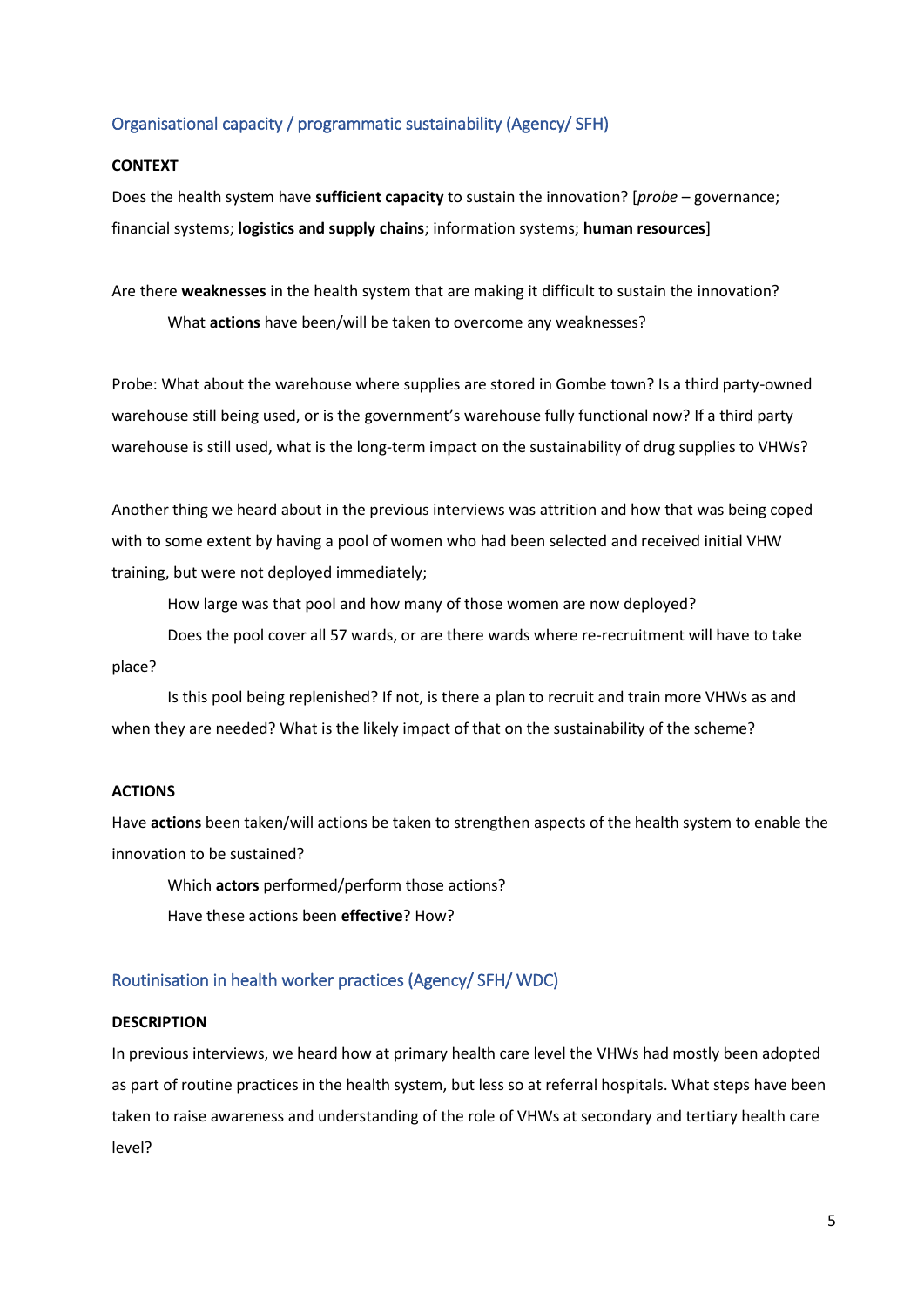How well embedded are the supervision processes that have been put in place functioning - weekly supervision with CHEWs, monthly supervision with LGA officers and quarterly monitoring meetings with Agency staff?

How regularly do the different levels of supervision occur?

Are these supervision processes sustainable in the long-term? [*probe* about the financial aspects of supervision, e.g. transport for supervisors]

Do you consider the current supervision processes sustainable if the VHW scheme is scaled-up to the other 57 wards in Gombe state?

What incentivises supervisors to make their supervision visits? [*probe* - support and training updates; enjoyable, rewarding, gives supervisors a sense of agency and control; helps supervisors perform their roles at health facilities; increases their status; makes them proud that increasing numbers of women are receiving health services]

Among the equipment and drugs that the VHWs carry, what are the most important items? If their equipment and drugs had to be rationalised, what are the critical items should they carry?

# **ACTIONS**

What **actions** have been taken/will be taken to encourage supervisors?

Who has been/ is involved in these actions?

Have these actions been **effective**? How?

### **CONTEXT**

In the previous round of interviews, people mentioned various **contextual** factors that made supervision visits challenging, such as the distances involved in travelling to supervise VHWs in rural communities and that the travel allowance is insufficient. Have any solutions been found to overcome these challenges? And if so, what?

Are there other **contextual** factors that enable or undermine the VHW scheme?

# Social sustainability (for WDC members)

### **DESCRIPTION**

How has the VHW scheme changed since it was set up?

For the sustainability of the VHW scheme, what areas of problem solving has your WDC been involved in?